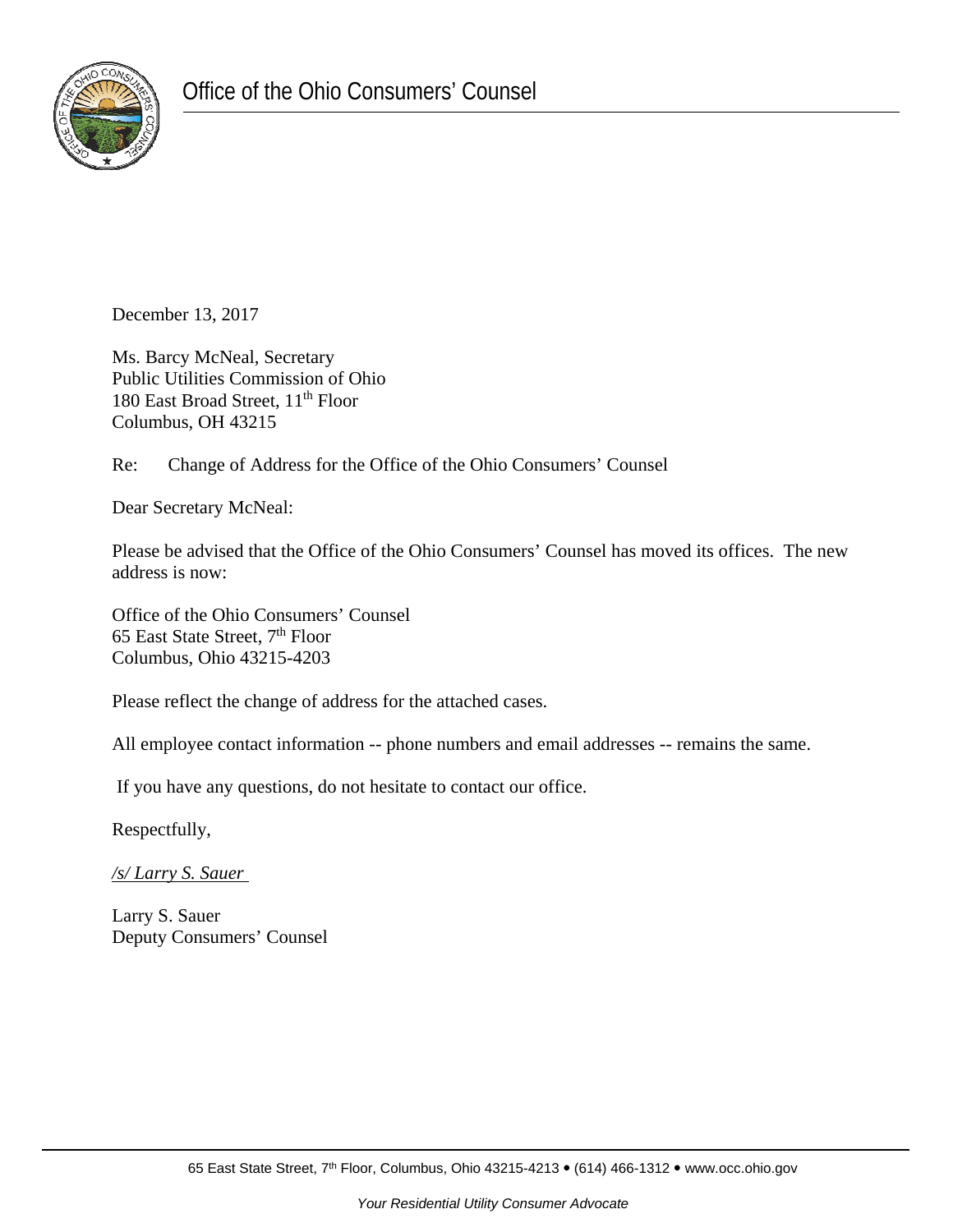## Office of the Ohio Consumers' Counsel

## Active Cases

## December 13, 2017

13-2100-EL-RDR 13-1892-EL-FAC 13-1286-EL-FAC 13-0572-EL-FAC 13-2385-EL-SSO 13-2386-EL-AAM 13-2159-TP-ATA 13-2160-TP-ATA 13-1937-EL-ATA 13-1939-EL-RDR 13-1208-GA-PIP 13-1027-EL-UNC 13-0893-EL-AIS 13-0722-EL-RDR 13-0651-EL-ORD 13-0568-EL-RDR 13-0780-EL-ESS